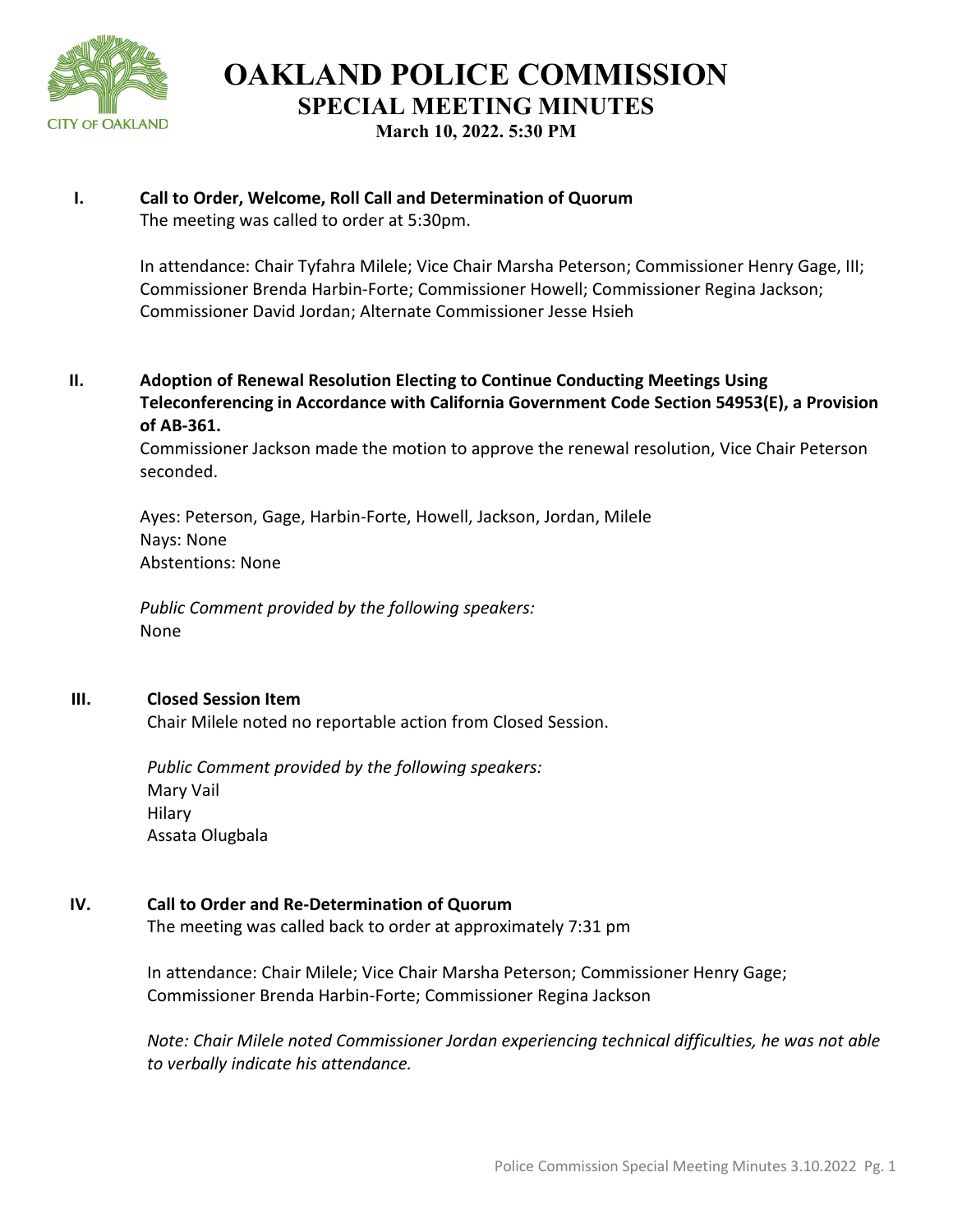

# **OAKLAND POLICE COMMISSION SPECIAL MEETING MINUTES March 10, 2022. 5:30 PM**

## **V. Open Forum Part 1**

*Public Comment provided by the following speakers:*  Lorelei Bosserman Saleem Bey

## **VI. Presentation from the Public Safety Youth Leadership Council**

Youth Council members gave a presentation on the group and their work.

*Public Comment provided by the following speakers:*  Rashidah Grinage Saleem Bey Anne Janks Assata Olugbala Carina Lieu Nino Parker

#### **VII. Update from Police Chief**

Chief Armstrong provided his regular update on the Department's latest statistics including recruitment, arrests, resourcing specific units, calls for service data and NSA tasks.

*Public Comment provided by the following speakers:*  Moto G Stylus Saleem Bey Assata Olugbala Nino Parker Rachel Beck Reisa Jaffe Anne Janks

#### **VIII. Update from the Inspector General's Office**

IG Phillips gave an update on her work progress including set up of her newly formed office and near completion of the City onboarding process.

*Public Comment provided by the following speakers:*  Rashidah Grinage Saleem Bey Assata Olugbala Cathy Leonard Millie Cleveland Anne Janks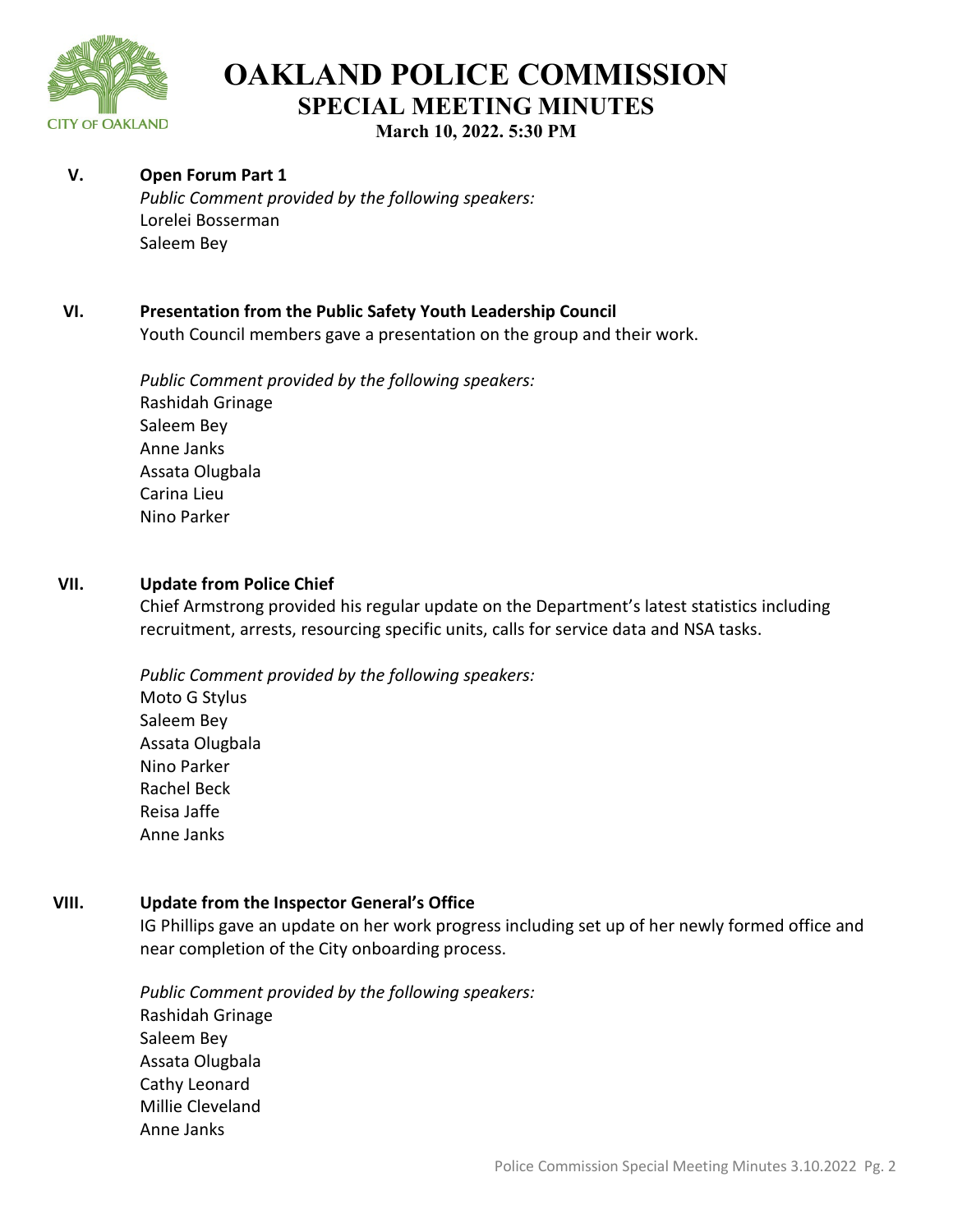

**OAKLAND POLICE COMMISSION SPECIAL MEETING MINUTES**

**March 10, 2022. 5:30 PM**

Moto G Stylus Lorelei Bosserman

**IX. Update from Chief of Staff on Agenda Setting and Prioritization of Agenda Item List** The Chief of Staff talked the Commission through the redesign of the pending items/agenda tracking spreadsheet.

*Public Comment provided by the following speakers:*  Assata Olugbala Rashidah Grinage Saleem Bey Reisa Jaffe Mary Vail

**X. Review and approval of the Oakland Police Commission's 2021 Annual Report**

Chair Milele introduced the draft annual report. Commissioners Jordan and Gage noted edits and additional information for inclusion.

Commissioner Gage made a motion to approve the draft annual report after the discussed changes are made, Commissioner Harbin-Forte seconded.

Ayes: Gage, Harbin-Forte, Howell, Jackson, Jordan, Milele Nays: None Abstentions: None

*Note: Vice Chair Peterson's vote was not verbally noted during the meeting.* 

*Public Comment provided by the following speakers:*  Assata Olugbala Saleem Bey

# **XI. Committee Reports**

**Anti-Discrimination Policy Ad Hoc (Commissioners Peterson, Harbin-Forte, Hsieh)**  Commissioner Harbin-Forte discussed the Ad Hoc's recent public forum and acknowledged and thanked the subject matter experts who joined.

**Community Policing (Commissioners Harbin-Forte, Howell, Hsieh)** Commissioner Hsieh noted the continued progress of work for this Ad Hoc.

# **Chief's Performance Evaluation (Commissioners Milele, Peterson, Jackson)**